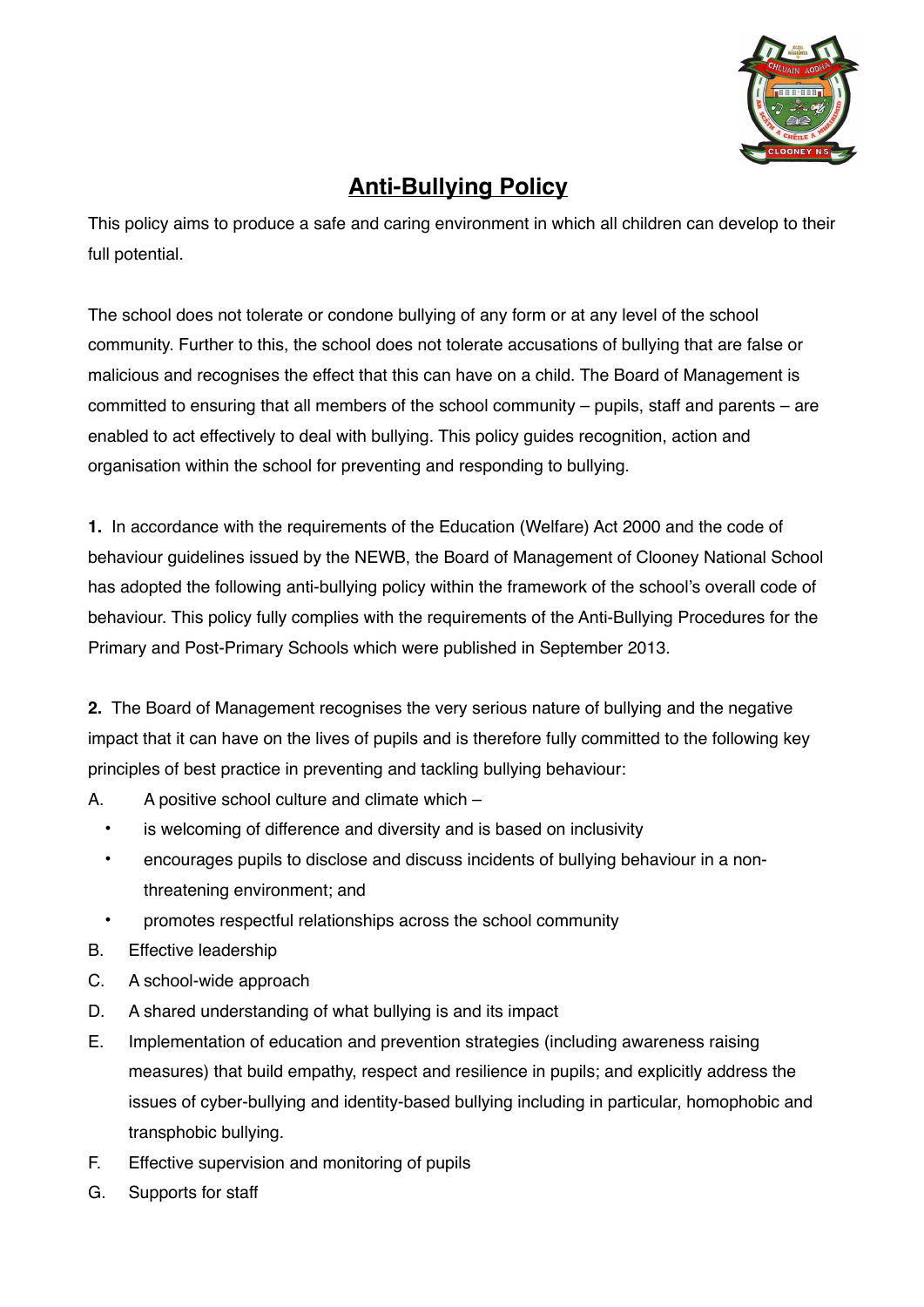- H. Consistent recording, investigation and follow up of bullying behaviour (including use of established intervention strategies)
- I. On-going evaluation of the effectiveness of the anti-bullying policy.

**3.** In accordance with the Anti-Bullying Procedures for Primary and Post- Primary Schools (Sept 2013) bullying is defined as follows:

Bullying is unwanted negative behaviour, verbal, psychological or physical conducted by an individual or group against another person (or persons) and which is repeated over time.

The following types of bullying behaviour are included in the definition of bullying:

- deliberate exclusion, malicious gossip and other forms of relational bullying,
- cyber bullying and
- identity-based bullying such as homophobic bullying, racist bullying, bullying based on a person's membership of the Traveller community and bullying of those with disabilities or special educational needs.

Isolated or once off incidents of intentional negative behaviour, including a once off offensive or hurtful text message or other private messaging, do not fall within the definition of bullying and should be dealt with, as appropriate, in accordance with the school's code of behaviour.

However, in the context of this policy, placing a once-off offensive or hurtful public message, image or statement on a social network site or other public forum where that message, image or statement can be viewed and/or repeated by other people will be regarded as bullying behaviour.

Negative behaviour that does not meet this definition of bullying will be dealt with in accordance with the school's code of behaviour.

**4.** The relevant teacher for investigating and dealing with bullying is the class teacher. The principal thereafter if necessary.

"In these procedures, the member of teaching staff who has responsibility for investigating and dealing with bullying is referred to as the "relevant teacher". At primary level, the relevant teacher will normally be the class teacher. see Section 6.8 of the Anti-Bullying Procedures for Primary and Post-Primary Schools).

Any teacher may act as a relevant teacher if circumstances warrant it.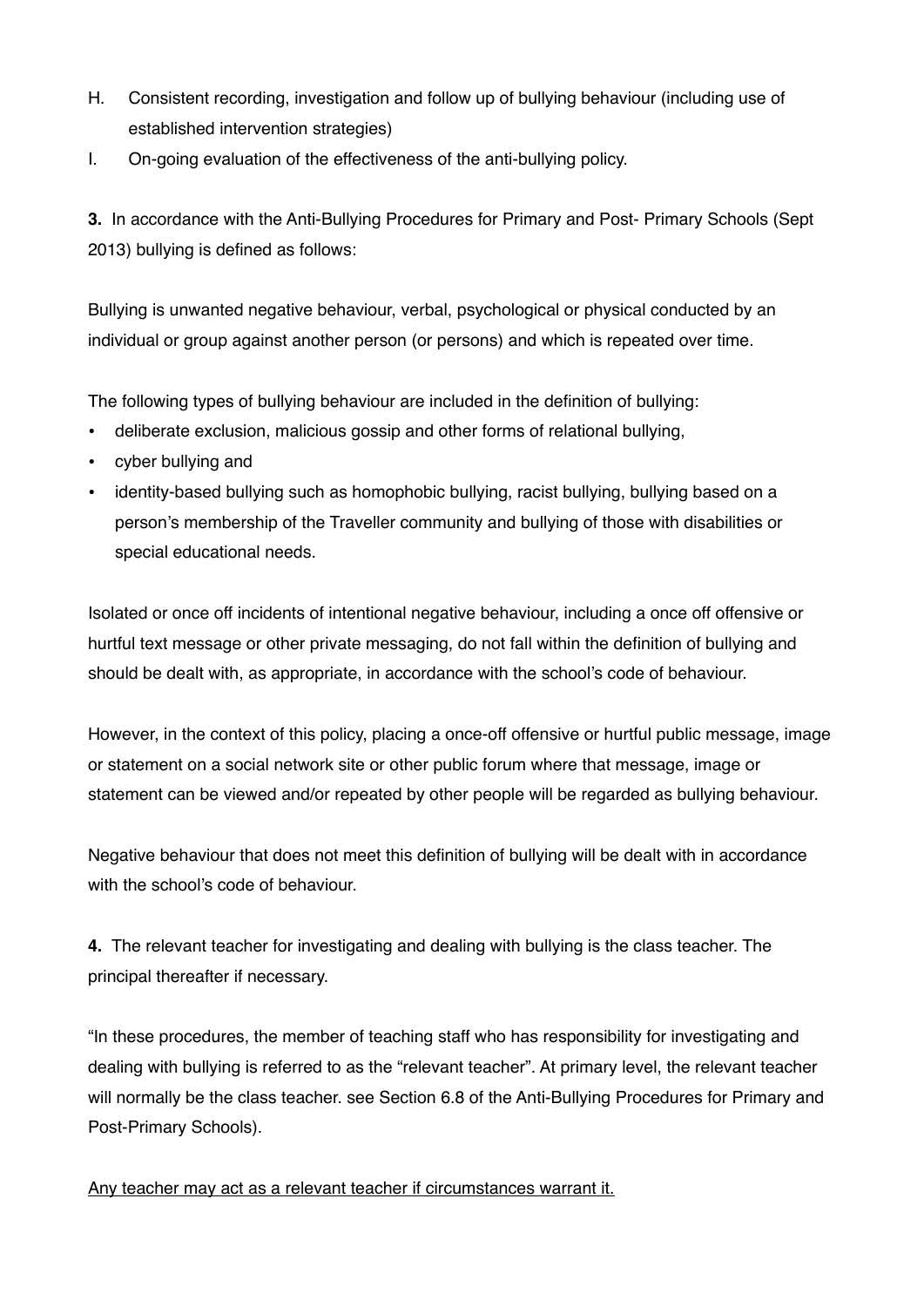**5.** The education and prevention strategies (including strategies specifically aimed at cyberbullying and identity-based bullying including in particular, homophobic and transphobic bullying) that can be used by the school are as follows:

**Programmes** that help prevent bullying by fostering empathy, respect, resilience, self-worth e.g. S.P.H.E including sections from:

> Stay Safe Walk Tall Relations and Sexuality Education (RSE) My Selfie and the Wider World Webwise Primary Teachers Handbook Circle Time Garda SPHE Programme

**6.** The school's procedures for reporting, investigation, follow-up and recording of bullying behaviour and the established intervention strategies used by the school for dealing with cases of bullying behaviour are as follows:

# *Reporting*

All reports will be investigated and dealt with by the class teacher

# *Investigation*

- In investigation and dealing with bullying, the teacher will exercise his/her professional judgement (taking into account the age of the pupils involved) to determine whether bullying has occurred and how best the situation might be resolved;
- Parents and pupils are required to co-operate with any investigation and assist the school in resolving any issues and restoring, as far as is practicable, the relationships of the parties involved as quickly as possible;
- Teachers will take a calm, unemotional problem-solving approach when dealing with incidents of alleged bullying behaviour.
- Where possible, incidents will be investigated outside the classroom situation to ensure the privacy of all involved.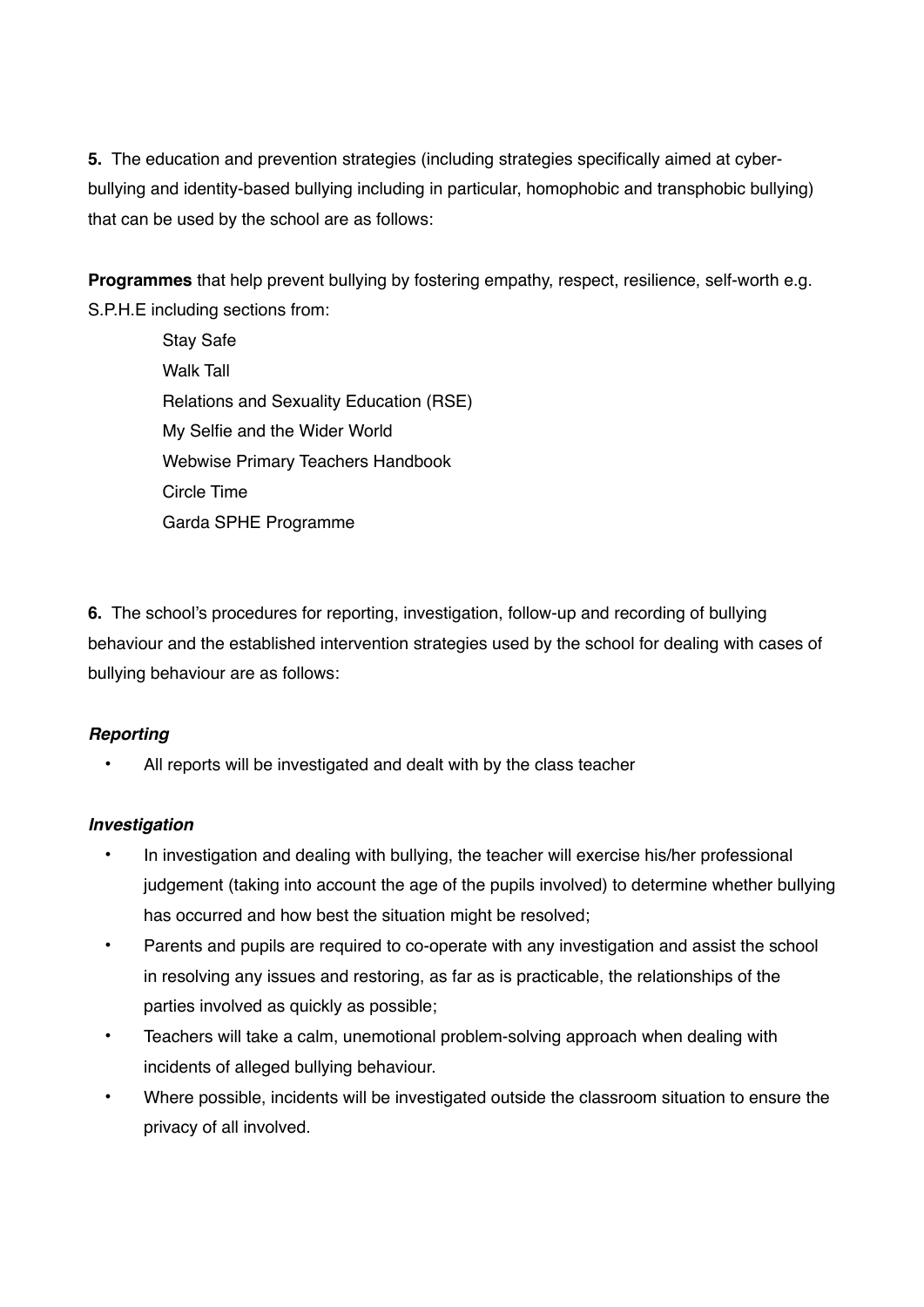- All interviews will be conducted with sensitivity and with due regard to the rights of all pupils concerned. Pupils who are not directly involved can also provide very useful information in this way;
- When analysing incidents of bullying behaviour, the relevant teacher will seek answers to questions of what , where, who, when and why. This will be done in a calm manner, setting an example in dealing effectively with conflict in a non-aggressive manner:
- If a group is involved, each member will be interviewed individually at first. Thereafter, all those involved will be encouraged to meet as a group if appropriate. At the group meeting, each member will be asked for his/her account of what happened;
- It may also be appropriate or helpful to ask those involved to write down their account of the incident(s);
- In cases where it has been determined by the relevant teacher that bullying behaviour has occurred, the parents of the parties involved may be contacted at an early stage to inform them of the matter and explain the actions being taken. The school will give parents an opportunity of discussing ways in which they can reinforce or support the actions being taken by the school and the supports for their pupils;
- Where the relevant teacher has determined that a pupil has been engaged in bullying behaviour, it will be made clear to him/her how he/she is in breach of the school's antibullying policy and efforts should be made to try to get him/her to see the situation from the perspective of the pupil being bullied:
- In any situation where disciplinary sanctions are required, this is a private matter between the pupil being disciplined, his or her parents and the school.

# *Follow Up*

- In determining whether a bullying case has been adequately and appropriately addressed the relevant teacher must, as part of his/her professional judgement, take the following factors into account;
- Whether the bullying behaviour has ceased;
- Whether any issues between the parties have been resolved as far as is practicable;
- Whether the relationships between the parties have been restored as far as is practicable; and
- Any feedback received from the parties involved, their parents or the school Principal;
	- Follow-up meetings with the relevant parties involved will be arranged where appropriate;
	- Where a parent is not satisfied that the school has dealt with a bullying case in accordance with these procedures, the parents must be referred, as appropriate, to the school's complaints procedures;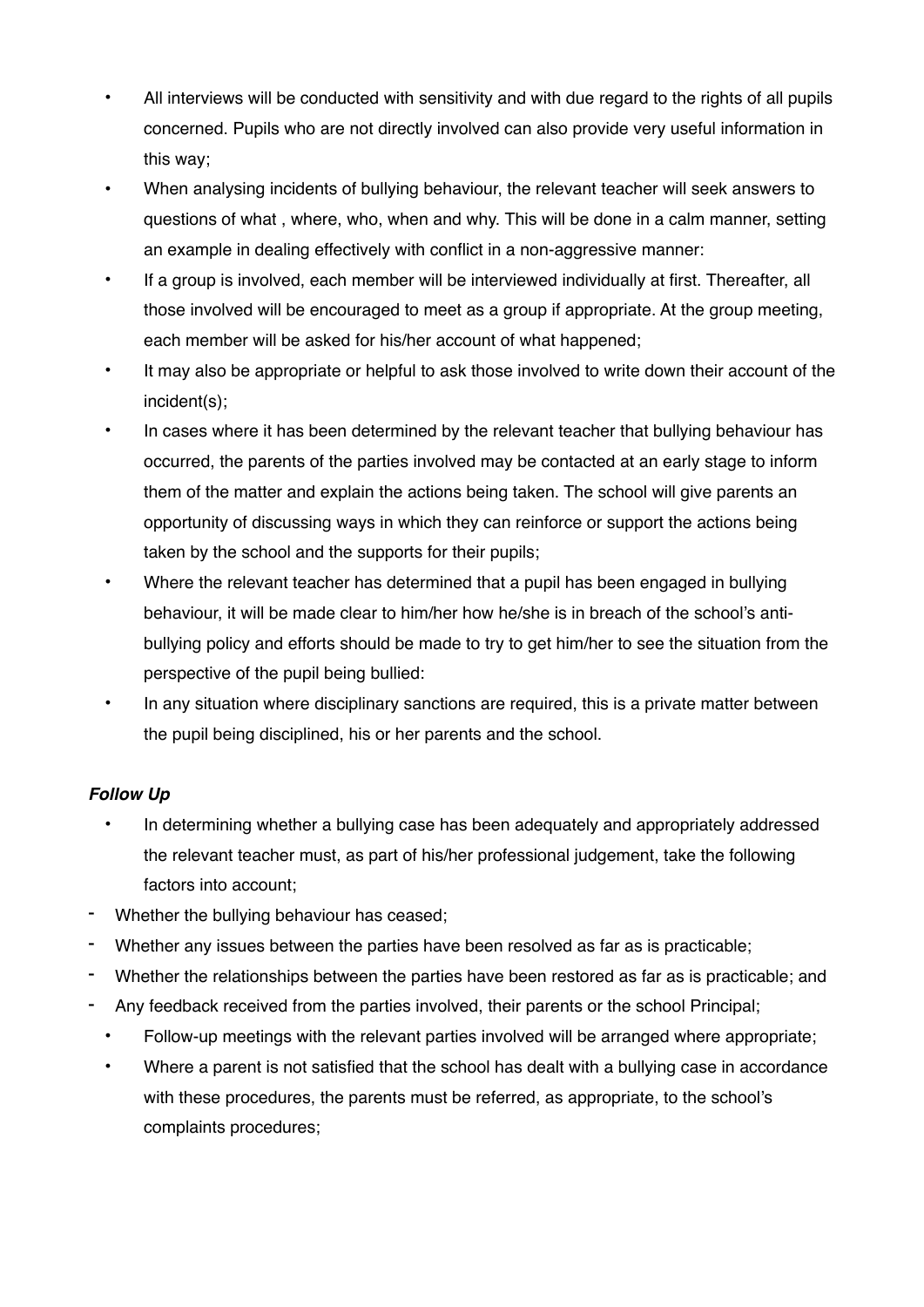• In the event that a parent has exhausted the school's complaints procedures and is still not satisfied, the school will advise the parents of their right to make a complaint to the Ombudsman for Children.

#### *Recording*

The school's procedures for noting and reporting bullying behaviour are as follows:

#### **Informal- pre-determination that bullying has occurred**

- All staff must keep a record of any incidents witnessed by them or notified to them. All incidents must be reported to the teacher
- While all reports must be investigated and dealt with by the relevant teacher, the relevant teacher must keep a record of the reports, the actions taken and any discussions with those involved regarding same
- The relevant teacher must inform the principal of all incidents being investigated.

#### **Formal Stage 1-determination that bullying has occurred**

If it is established by the relevant teacher that bullying has occurred, the relevant teacher must keep appropriate records which will assist his/her efforts to resolve the issues and restore, as far as is practicable, the relationships of the parties involved.

#### **Formal Stage 2-Appendix 1**

The relevant teacher must use the recording template attached to record the bullying behaviour in the following circumstances:

- a) in cases where she considers that the bullying behaviour has not been adequately and appropriately addressed within 20 school days after he/she has determined that bullying behaviour occurred; and
- b) All confirmed instances of bullying behaviour must be recorded and reported immediately to the Principal or Deputy Principal as applicable.
- **7.** The school's programme of support for working with pupils affected by bullying is as follows:
	- In-school supports and opportunities will be provided for the pupils affected by bullying to participate in activities designed to raise their self-esteem, to develop friendships and social skills and build resilience e.g.
		- SPHE Lessons
		- Stay Safe Programme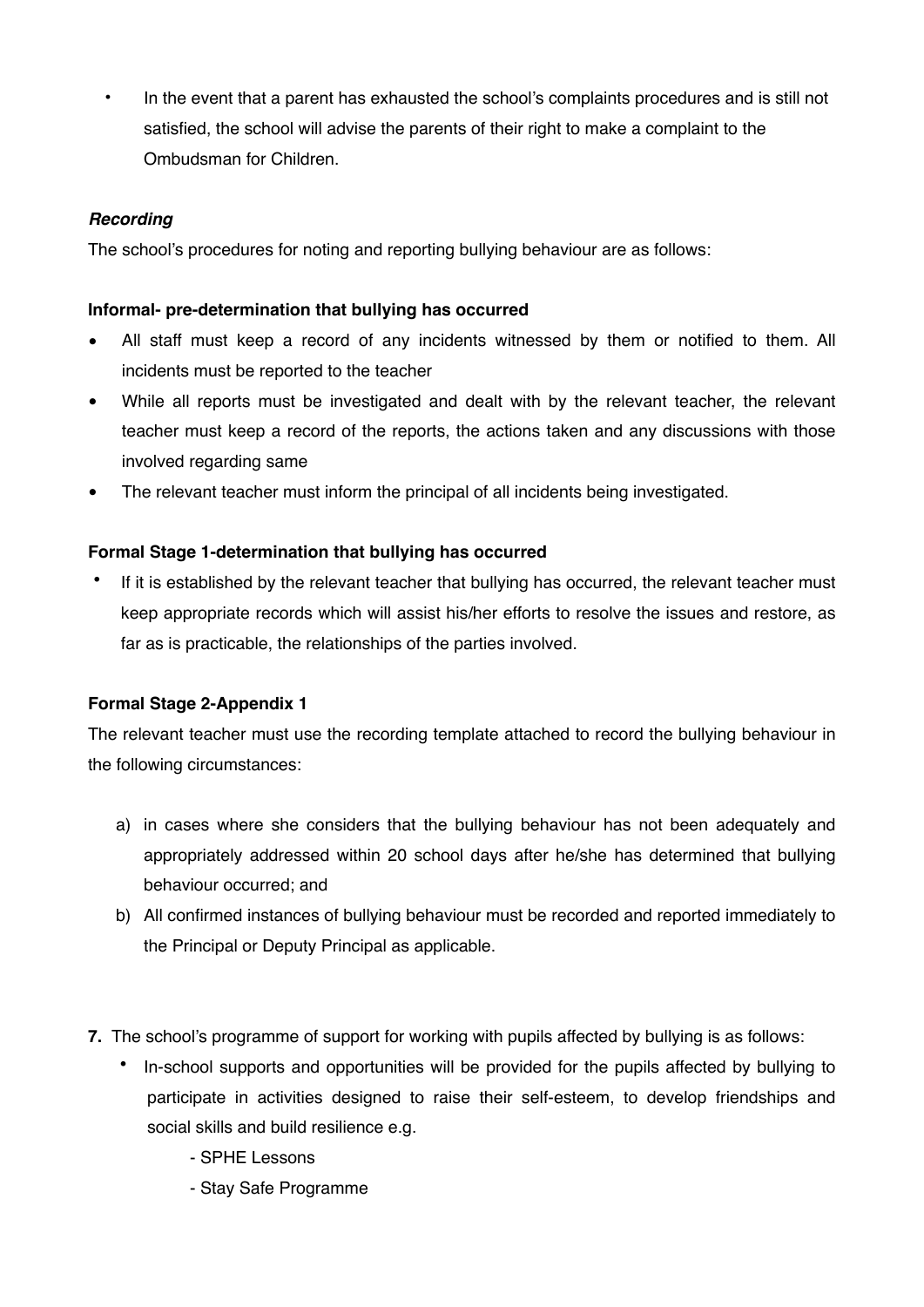- Walk Tall
- NEPS programmes on [www.neps.ie](http://www.neps.ie)
- Anti Bullying Week
- Buddy system
- Care Team Support inc Social Skills Group
- Group work such as circle time
- If pupils require counselling or further supports the school will endeavour to liaise with the appropriate agencies to organise same. **NEPS can also be contacted for advice**
- Pupils should understand that there are no innocent bystanders and that all incidents of bullying behaviour must be reported to a teacher.

# **8. Supervision and Monitoring of Pupils**

The Board of Management confirms that appropriate supervision and monitoring procedures are in place to both prevent and deal with bullying behaviour and to facilitate early intervention where possible.

# **9. Prevention of Harassment**

The Board of Management confirms that the school will, in accordance with its obligations und equality legislation, take all such steps that are reasonably practicable to prevent the sexual harassment of pupils or staff or the harassment of pupils or staff on any of the nine grounds specified i.e. gender including transgender, civil status, family status, sexual orientation, religion, age, disability, race and membership of the Traveller community.

**10.** This policy was adopted by the Board of Management on \_\_\_\_\_\_\_\_\_\_\_\_\_\_\_\_\_\_\_\_\_

**11.** This policy has been made available to school personnel, published on the school website and provided to the Parents Council. A copy of this policy will be made available to the Department and the patron if requested.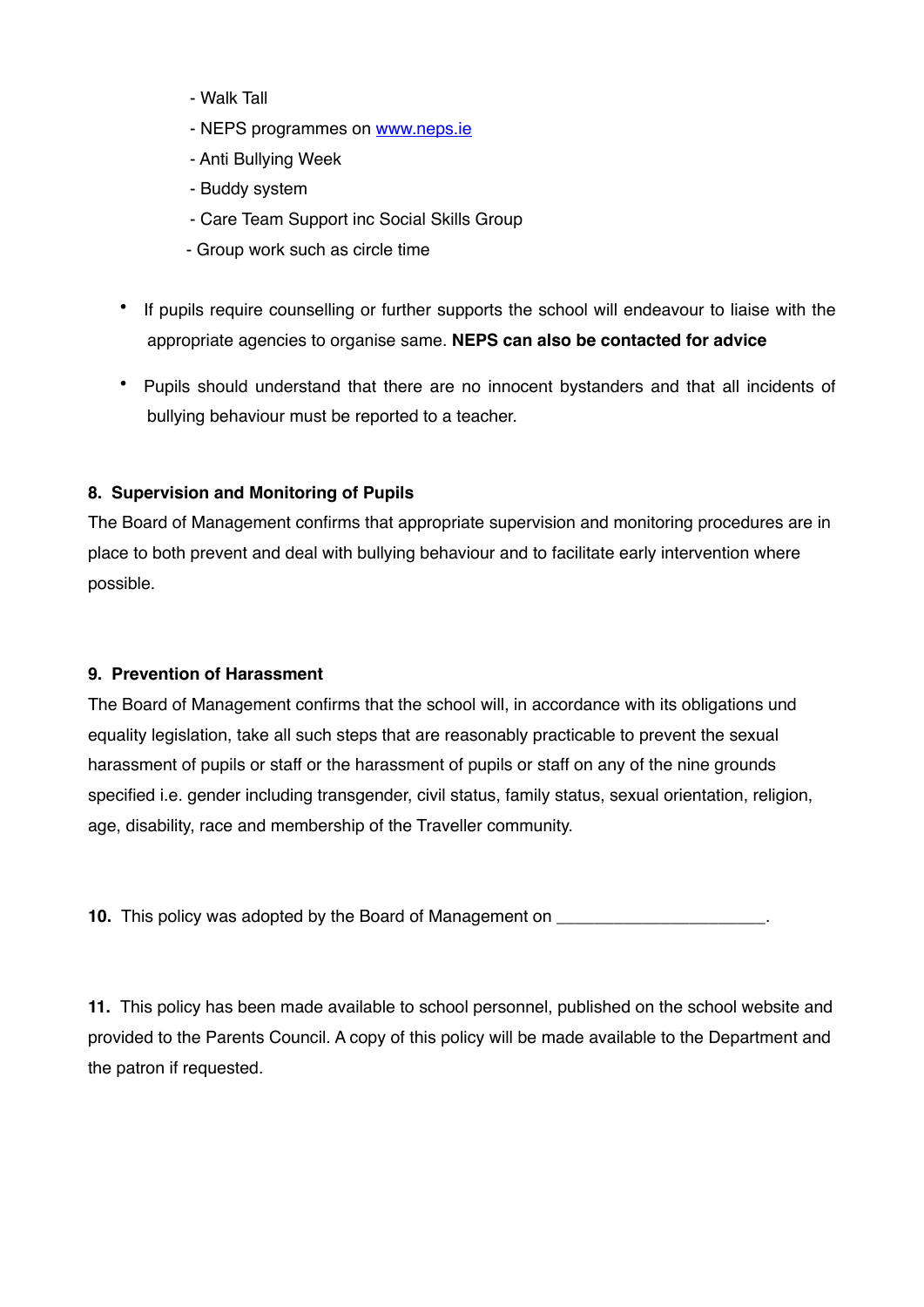**12.** This policy and its implementation will be reviewed by the Board of Management once in every school year. A record of the review and its outcome will be made available, if requested, to the patron and the Department.

Signed: \_\_\_\_\_\_\_\_\_\_\_\_\_\_\_\_\_\_\_\_\_\_\_\_\_\_\_\_\_\_\_ (Chairperson)

Date: \_\_\_\_\_\_\_\_\_\_\_\_\_\_\_\_\_\_\_\_\_\_\_\_\_\_\_\_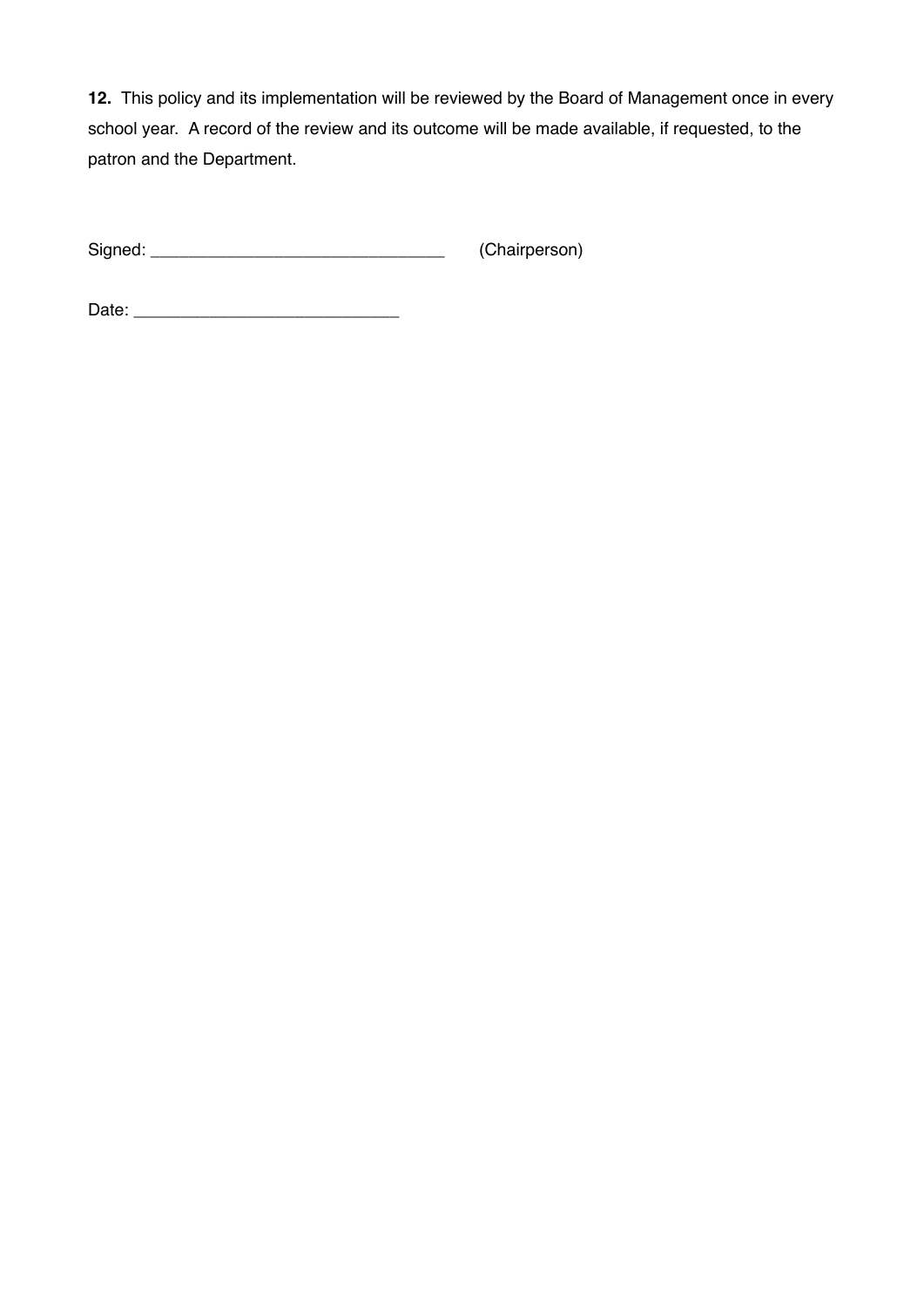# **Appendix 1: Template for recording bullying behaviour**

1. Name of pupil being bullied and class group

Name: \_\_\_\_\_\_\_\_\_\_\_\_\_\_\_\_\_\_\_\_\_ Class: \_\_\_\_\_\_\_\_\_\_\_\_\_\_\_\_\_\_

2. Name(s) and class(es) of pupil(s) engaged in bullying behaviour

\_\_\_\_\_\_\_\_\_\_\_\_\_\_\_\_\_\_\_\_\_\_\_\_\_\_\_\_\_\_\_\_\_\_\_\_\_\_\_\_\_\_\_\_\_\_\_\_\_\_\_\_\_\_\_\_\_\_\_\_\_\_\_\_\_\_\_\_\_\_\_\_\_\_\_ \_\_\_\_\_\_\_\_\_\_\_\_\_\_\_\_\_\_\_\_\_\_\_\_\_\_\_\_\_\_\_\_\_\_\_\_\_\_\_\_\_\_\_\_\_\_\_\_\_\_\_\_\_\_\_\_\_\_\_\_\_\_\_\_\_\_\_\_\_\_\_\_\_\_\_ \_\_\_\_\_\_\_\_\_\_\_\_\_\_\_\_\_\_\_\_\_\_\_\_\_\_\_\_\_\_\_\_\_\_\_\_\_\_\_\_\_\_\_\_\_\_\_\_\_\_\_\_\_\_\_\_\_\_\_\_\_\_\_\_\_\_\_\_\_\_\_\_\_\_\_

#### 3. Source of bullying concern/report - tick where relevant

\_\_\_\_\_\_\_\_\_\_\_\_\_\_\_\_\_\_\_\_\_\_\_\_\_\_\_\_\_\_\_\_\_\_\_\_\_\_\_\_\_\_\_\_\_\_\_\_\_\_\_

| Pupil concerned |  |  |  |  |
|-----------------|--|--|--|--|
| Other pupil(s)  |  |  |  |  |
| Parent          |  |  |  |  |
| Teacher         |  |  |  |  |
| Other           |  |  |  |  |

#### 4. Location of incidents -tick where relevant

| Playground     |  |
|----------------|--|
| Classroom      |  |
| Corridor       |  |
| <b>Toilets</b> |  |
| Other          |  |

\_\_\_\_\_\_\_\_\_\_\_\_\_\_\_\_\_\_\_\_\_\_\_\_\_\_\_\_\_\_\_\_\_\_\_\_\_\_\_\_\_\_\_\_\_\_\_\_\_\_\_\_\_\_\_\_ \_\_\_\_\_\_\_\_\_\_\_\_\_\_\_\_\_\_\_\_\_\_\_\_\_\_\_\_\_\_\_\_\_\_\_\_\_\_\_\_\_\_\_\_\_\_\_\_\_\_\_\_\_\_\_\_\_

#### 5. Name of person(s) who reported the bullying concern

# Physical aggression Damage to property Isolation/Exclusion Name calling Other (specify) Cyber-bullying Intimidation Malicious gossip

#### 6. Type of Bullying Behaviour - tick where relevant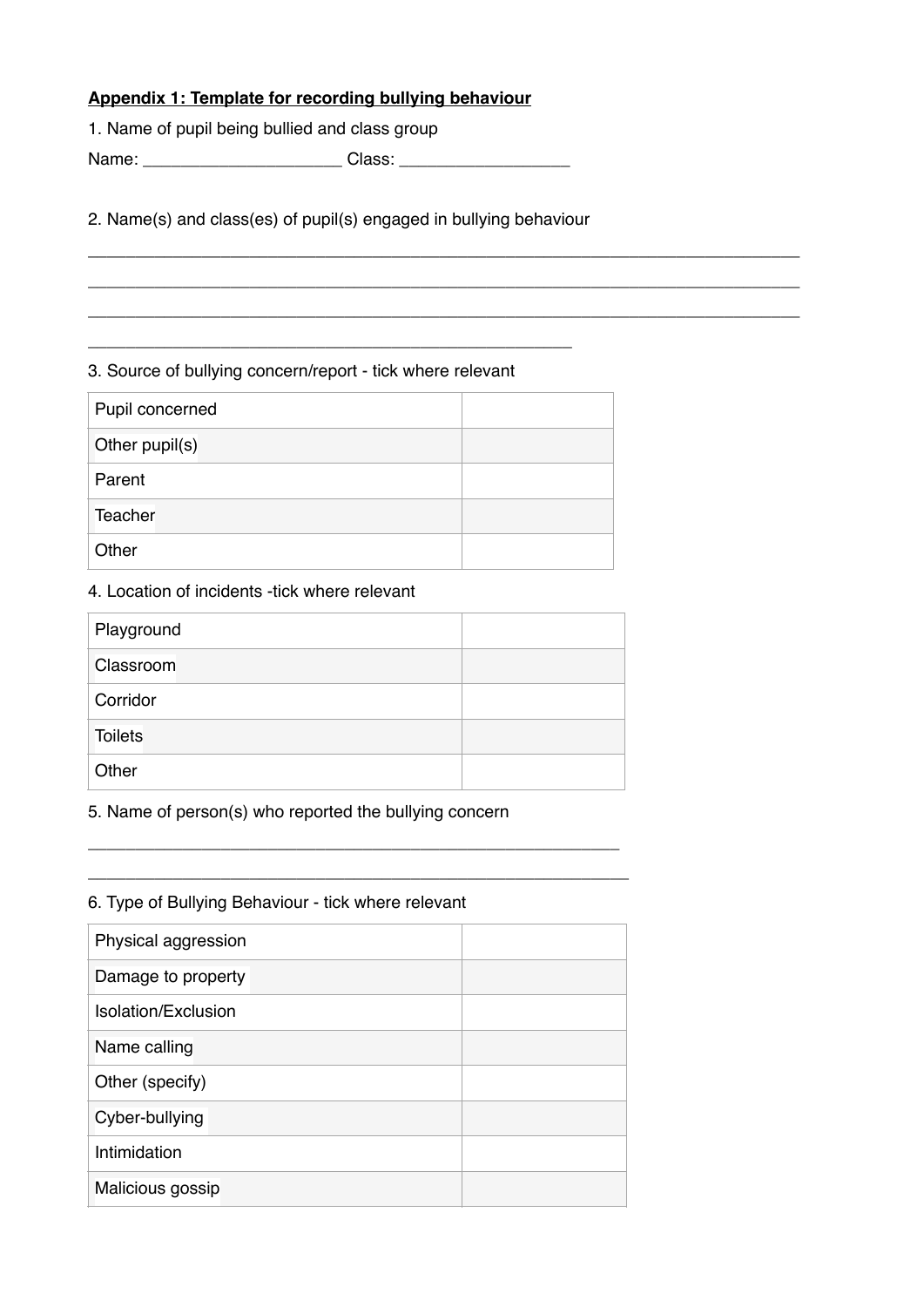|  |  | 7. Brief Description of bullying behaviour and its impact |  |  |  |  |
|--|--|-----------------------------------------------------------|--|--|--|--|
|--|--|-----------------------------------------------------------|--|--|--|--|

8. Details of actions taken

Date submitted to Principal / Deputy Principal: \_\_\_\_\_\_\_\_\_\_\_\_\_\_\_\_\_\_\_\_\_\_\_\_\_\_\_\_\_\_\_\_